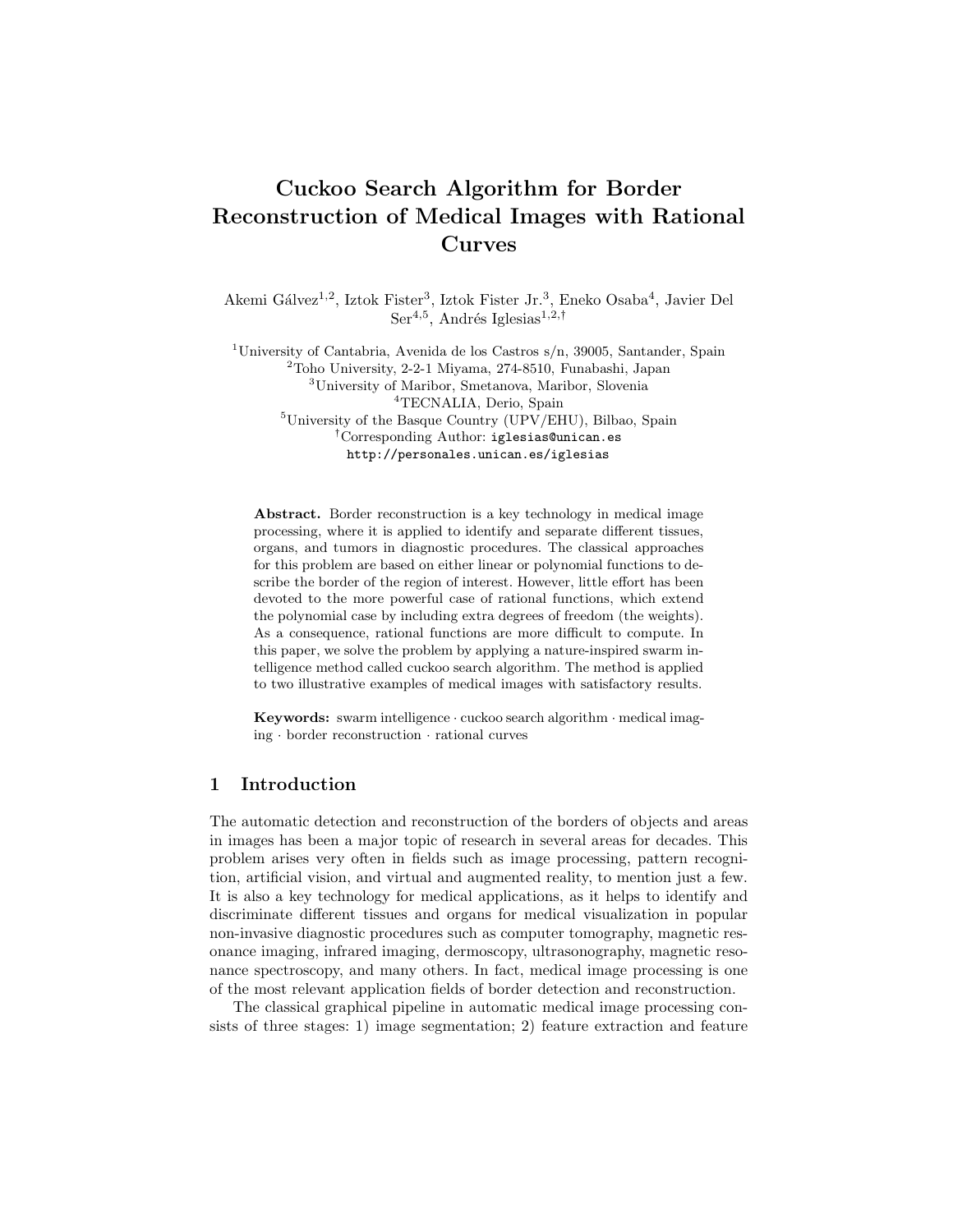selection; and 3) classification. Typically, the process starts with a medical image obtained by either of the many clinical procedures based on this technology. While in the past the image was directly used by the medical specialist for visual analysis for diagnostic and therapeutic purposes, the current trend today is to automate the process as much as possible [7, 10, 11]. However, in many cases the first step of the process is still highly manual: after visual inspection of the image, the medical specialist selects a set of points of the image by clicking with the mouse on the computer screen or a display device. Such points, usually referred to as feature points, correspond to the border between regions of interest (ROIs), usually corresponding to different tissues or organs, or enclosing a possible lesion or tumor. This process is called border detection [2]. After this initial selection of feature points, a computer software applies graphical routines to determine the border of the ROI under analysis, a process called border reconstruction.

The classical procedure in border reconstruction of medical images is to consider a simple polyline connecting consecutive feature points with straight segments. The output of this process is a polygonal enclosing the ROI. Such a polyline gives a rough approximation of the boundary between the ROI and the surrounding background, which is usually enough in many cases, provided that the number of feature points is large enough to describe all the geometry of the border with certain accuracy. However, this procedure can be improved by considering free-form parametric curves, which take advantage of a higher number of degrees of freedom to add extra flexibility to this process. For instance, the polyline does not represent the real process well, as the border of medical images is not generally piecewise linear. In addition, this linear procedure relies on interpolation schemes that enforce the border to pass through all feature points. This is often troublesome, as medical data are typically affected by artifacts inherent to manual processes, such as outliers and noise in data. Under such conditions, approximation schemes (that only require the border to pass near the feature points) are better suited for this problem [1]. Furthermore, approximation schemes are more advantageous in terms of accuracy, computer memory, and data storage capacity, as the border can be accurately described by a few tens of parameters even for very large collections of feature points. Because of these reasons, in this paper we will consider approximation schemes for this border reconstruction step.

Classical approximation techniques for border reconstruction with free-form parametric curves are primarily based on polynomial schemes, such as the popular Bézier and B-spline curves [6]. Such schemes can be improved by considering some extra real parameters called weights, which allow the user to modify the shape of the curve locally by simply changing the weight of one or several poles of the curve without changing the location of the poles. This is an interesting and valuable feature, as it makes it possible to reduce the degree of the curve significantly without penalizing the approximation accuracy. The resulting parametric curve is no longer a polynomial function but a rational one.

Unfortunately, using rational curves is by far much more difficult than the polynomial case, because some extra variables (the weights) have also to be com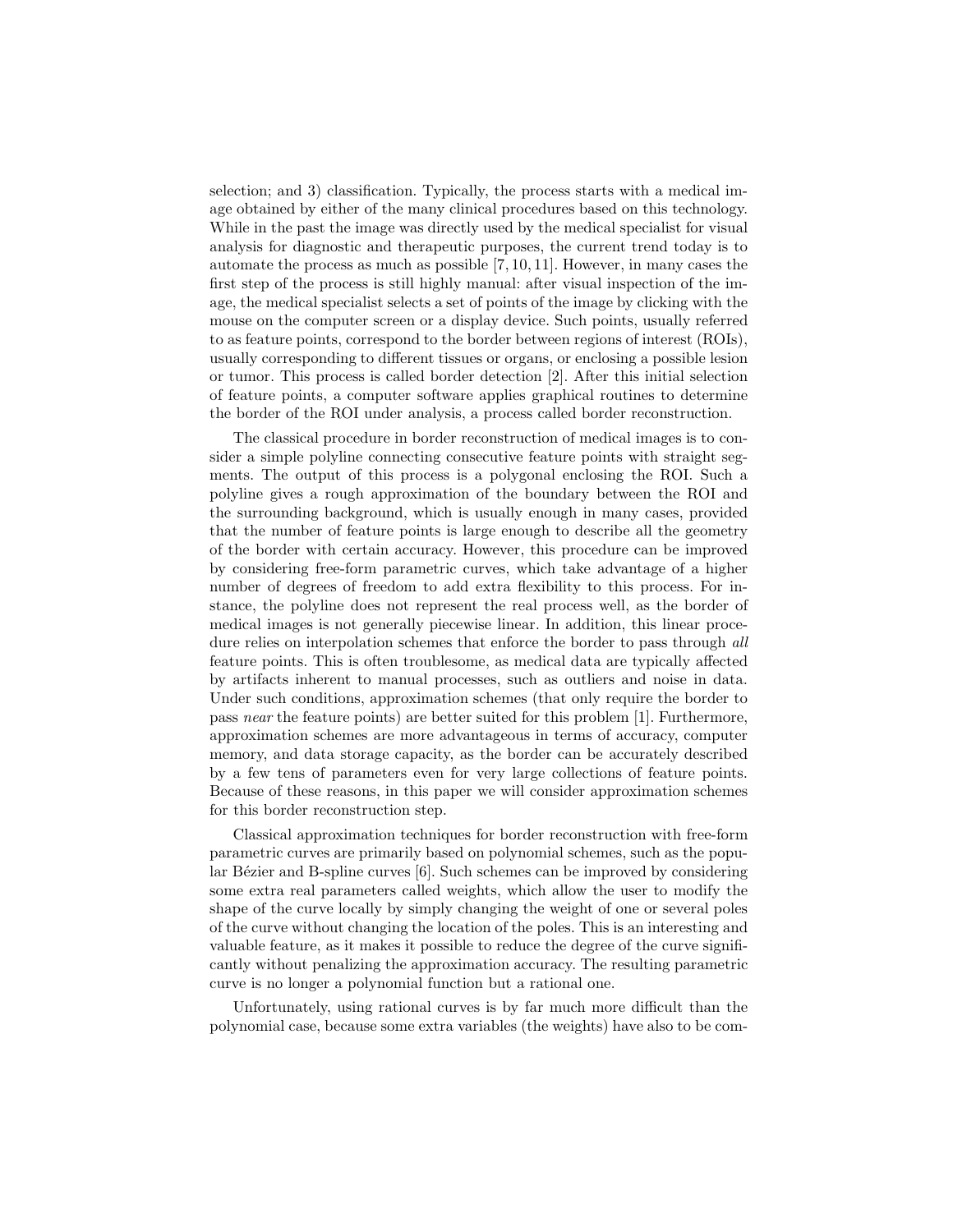puted. In addition, the different variables (data parameters, poles, and weights) are strongly related to each other in a highly nonlinear way [3]. As a result, we have to solve a difficult continuous multivariate nonlinear optimization problem that cannot be properly solved in the general case through traditional mathematical optimization techniques.

Our method to solve this problem is based on a nature-inspired metaheuristics called cuckoo search algorithm and introduced by Prof. X.S. Yang in 2009 to solve difficult optimization problems [14]. The algorithm is inspired by the obligate interspecific brood-parasitism of some cuckoo species that lay their eggs in the nests of host birds of other species. Since its inception, the cuckoo search (specially its variant that uses Lévy flights) has been successfully applied in several papers reported recently in the literature to difficult optimization problems from different domains [12, 13, 15], including data fitting with polynomial curves [5]. However, to the best of our knowledge, the method has never been used so far for border reconstruction of medical images with rational curves.

The structure of this paper is as follows: the fundamentals and main features of the cuckoo search algorithm are discussed in Section 2. The problem of data fitting with rational Bézier curves is discussed in Section 3. The proposed method to solve the border reconstruction problem is presented in Section 4. To illustrate the performance of our method, it is applied in Section 5 to perform border reconstruction of two medical images. The paper closes in Section 6 with the main conclusions of this contribution and our plans for future work in the field.

# 2 The Cuckoo Search Algorithm

Cuckoo search (CS) is a nature-inspired population-based metaheuristic algorithm originally proposed by Yang and Deb in 2009 to solve optimization problems [14]. The algorithm is inspired by the brood-parasitism of some cuckoo species that lay their eggs in the nests of host birds of other species with the aim of escaping from the parental investment in raising their offspring. This strategy is also useful to minimize the risk of egg loss to other species, as the cuckoos can distributed their eggs amongst a number of different nests. Of course, sometimes it happens that the host birds discover the alien eggs in their nests. In such cases, the host bird can take different responsive actions varying from throwing such eggs away to simply leaving the nest and build a new one elsewhere.

This interesting and surprising breeding behavioral pattern is the metaphor of the cuckoo search metaheuristic approach for solving optimization problems. In the cuckoo search algorithm, the eggs in the nest are interpreted as a pool of candidate solutions of an optimization problem while the cuckoo egg represents a new coming solution. The ultimate goal of the method is to use these new (and potentially better) solutions associated with the parasitic cuckoo eggs to replace the current solution associated with the eggs in the nest. This replacement, carried out iteratively, will eventually lead to a very good solution of the problem.

In addition to this representation scheme, the CS algorithm is also based on three idealized rules [14, 15]: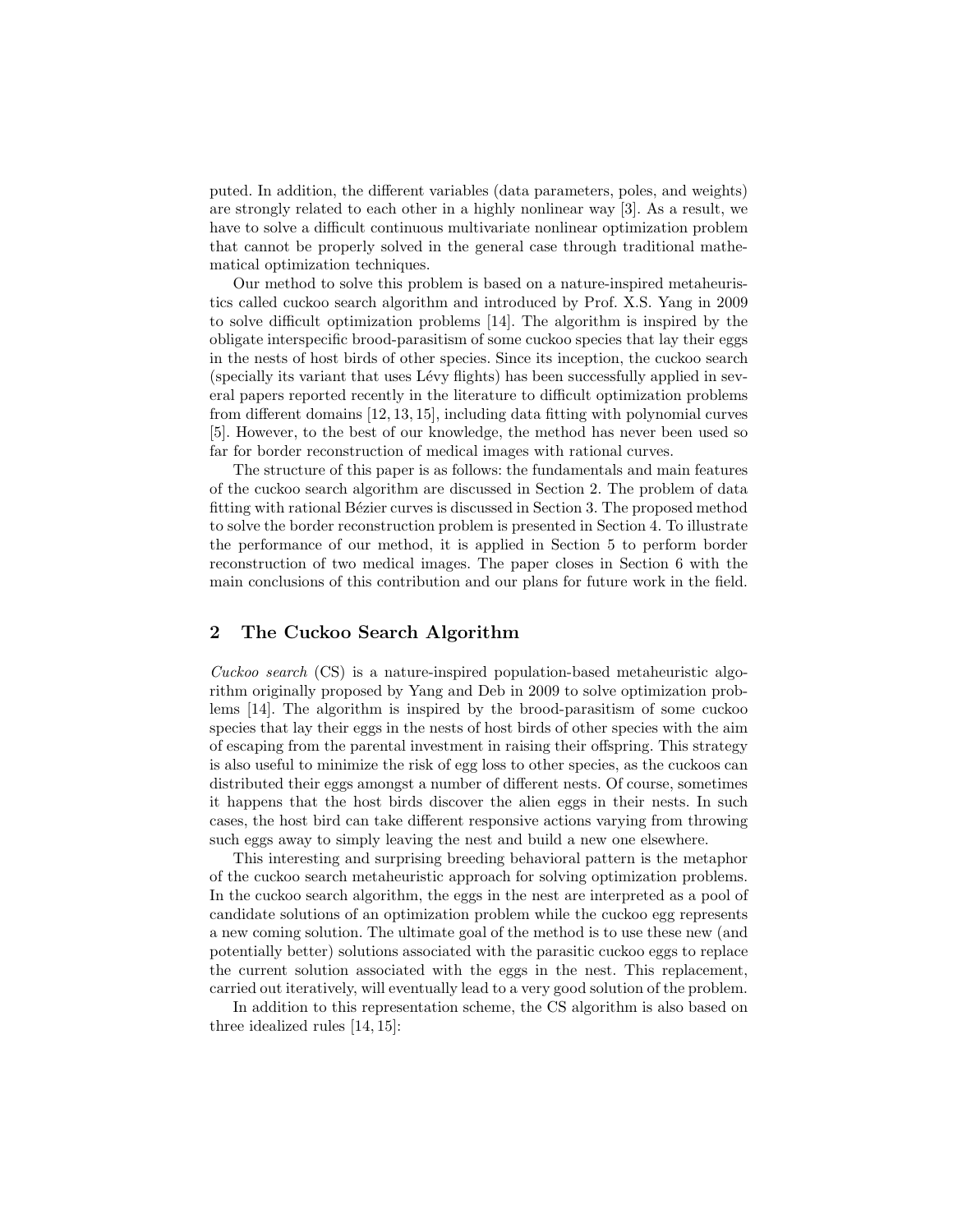Table 1. Cuckoo Search Algorithm via Lévy flights as originally proposed in [14, 15].

| <b>Algorithm:</b> Cuckoo Search via Lévy Flights                                      |
|---------------------------------------------------------------------------------------|
| begin                                                                                 |
| Objective function $f(\mathbf{x}), \mathbf{x} = (x_1, \dots, x_D)^T$                  |
| Generate initial population of <i>n</i> host nests $\mathbf{x}_i$ ( $i = 1, 2, , n$ ) |
| while $(t < MaxGeneration)$ or (stop criterion)                                       |
| Get a cuckoo (say, i) randomly by Lévy flights                                        |
| Evaluate its fitness $F_i$                                                            |
| Choose a nest among $n$ (say, j) randomly                                             |
| if $(F_i > F_i)$                                                                      |
| Replace $j$ by the new solution                                                       |
| end                                                                                   |
| A fraction $(p_a)$ of worse nests are abandoned and new ones                          |
| are built via Lévy flights                                                            |
| Keep the best solutions (or nests with quality solutions)                             |
| Rank the solutions and find the current best                                          |
| end while                                                                             |
| Postprocess results and visualization                                                 |
| end                                                                                   |

- 1. Each cuckoo lays one egg at a time, and dumps it in a randomly chosen nest;
- 2. The best nests with high quality of eggs (solutions) will be carried over to the next generations;
- 3. The number of available host nests is fixed, and a host can discover an alien egg with a probability  $p_a \in [0, 1]$ . In this case, the host bird can either throw the egg away or abandon the nest and build a new nest in a new location.

For simplicity, the third assumption can be approximated by a fraction  $p_a$ of the n nests being replaced by new nests (with new random solutions at new locations). For a maximization problem, the quality or fitness of a solution can simply be proportional to the objective function. However, other (more sophisticated) expressions for the fitness function can also be defined.

Based on these three rules, the basic steps of the CS algorithm can be summarized as shown in the pseudo-code reported in Table 1. Basically, the CS algorithm starts with an initial population of  $n$  host nests and it is performed iteratively. In the original proposal, the initial values of the jth component of the *i*th nest are determined by the expression  $x_i^j(0) = rand.(up_i^j - low_i^j) + low_i^j$ , where  $up_i^j$  and  $low_i^j$  represent the upper and lower bounds of that jth component, respectively, and rand represents a standard uniform random number on the open interval  $(0, 1)$ . Note that this choice ensures that the initial values of the variables are within the search space domain. These boundary conditions are also controlled in each iteration step.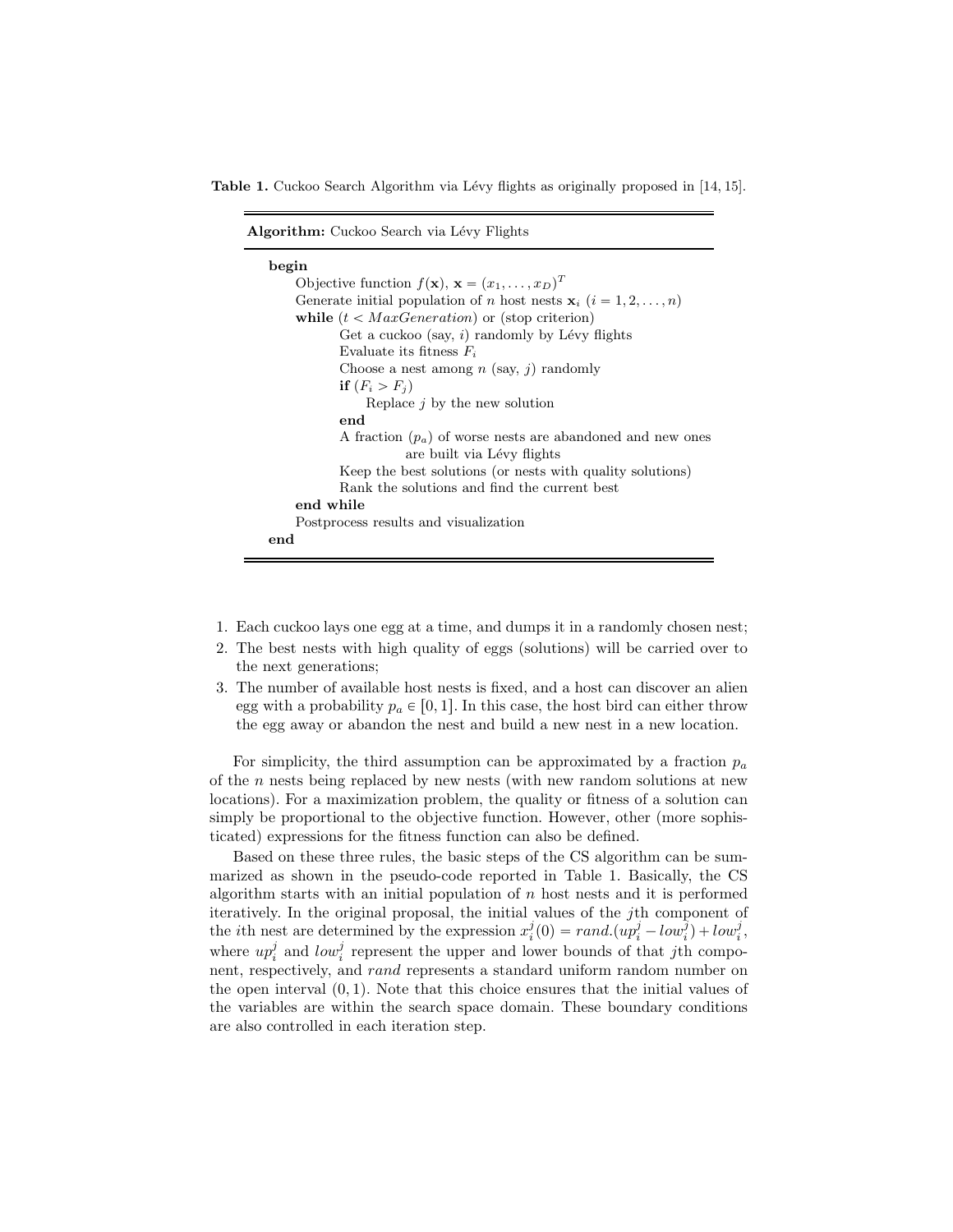For each iteration  $g$ , a cuckoo egg i is selected randomly and new solutions  $\mathbf{x}_i(q+1)$  are generated by using the Lévy flight, a kind of random walk in which the steps are defined in terms of the step-lengths, which have a certain probability distribution, with the directions of the steps being isotropic and random. According to the original creators of the method, the strategy of using Lévy flights is preferred over other simple random walks because it leads to better overall performance of the CS. The general equation for the Lévy flight is given by:

$$
\mathbf{x}_{i}(g+1) = \mathbf{x}_{i}(g) + \alpha \oplus levy(\lambda)
$$
 (1)

where q indicates the number of the current generation, and  $\alpha > 0$  indicates the step size, which should be related to the scale of the particular problem under study. The symbol  $\oplus$  is used in Eq. (1) to indicate the entry-wise multiplication. Note that Eq. (1) is essentially a Markov chain, since next location at generation  $g + 1$  only depends on the current location at generation g and a transition probability, modulated by the Lévy distribution as:

$$
levy(\lambda) \sim g^{-\lambda}, \qquad (1 < \lambda \leqslant 3)
$$
 (2)

which has an infinite variance with an infinite mean. The generation of random numbers with Lévy flights is comprised of two steps: firstly, a random direction according to a uniform distribution is chosen; then, the generation of steps following the chosen Lévy distribution is carried out. The authors suggested to use the so-called Mantegna's algorithm for symmetric distributions, where "symmetric" means that both positive and negative steps are considered (see [12] for details). Their approach computes the factor:

$$
\hat{\phi} = \left( \frac{\Gamma(1+\hat{\beta}) \cdot \sin\left(\frac{\pi \cdot \hat{\beta}}{2}\right)}{\Gamma\left(\left(\frac{1+\hat{\beta}}{2}\right) \cdot \hat{\beta} \cdot 2^{\frac{\hat{\beta}-1}{2}}\right)} \right)^{\frac{1}{\hat{\beta}}} \tag{3}
$$

where  $\Gamma$  denotes the Gamma function and  $\hat{\beta} = \frac{3}{2}$  $\frac{1}{2}$  in the original implementation by Yang and Deb [15]. This factor is used in Mantegna's algorithm to compute the step length  $\varsigma$  as:  $\varsigma = \frac{u}{u}$  $\frac{u}{|v|^{\frac{2}{\beta}}}$ , where u and v follow the normal distribution of zero mean and deviation  $\sigma_u^2$  and  $\sigma_v^2$ , respectively, where  $\sigma_u$  obeys the Lévy distribution given by Eq. (3) and  $\sigma_v = 1$ . Then, the stepsize  $\zeta$  is computed as:

$$
\zeta = 0.01 \varsigma \left( \mathbf{x} - \mathbf{x}_{best} \right) \tag{4}
$$

where  $\zeta$  is computed as above. Finally, **x** is modified as:  $\mathbf{x} \leftarrow \mathbf{x} + \zeta \cdot \mathbf{\Psi}$  where  $\mathbf{\Psi}$ is a random vector following the normal distribution  $N(0, 1)$ .

The CS method then evaluates the fitness of the new solution and compares it with the current one. In case the new solution brings better fitness, it replaces the current one. On the other hand, a fraction of the worse nests (according to the fitness) are abandoned and replaced by new solutions so as to increase the exploration of the search space looking for more promising solutions. The rate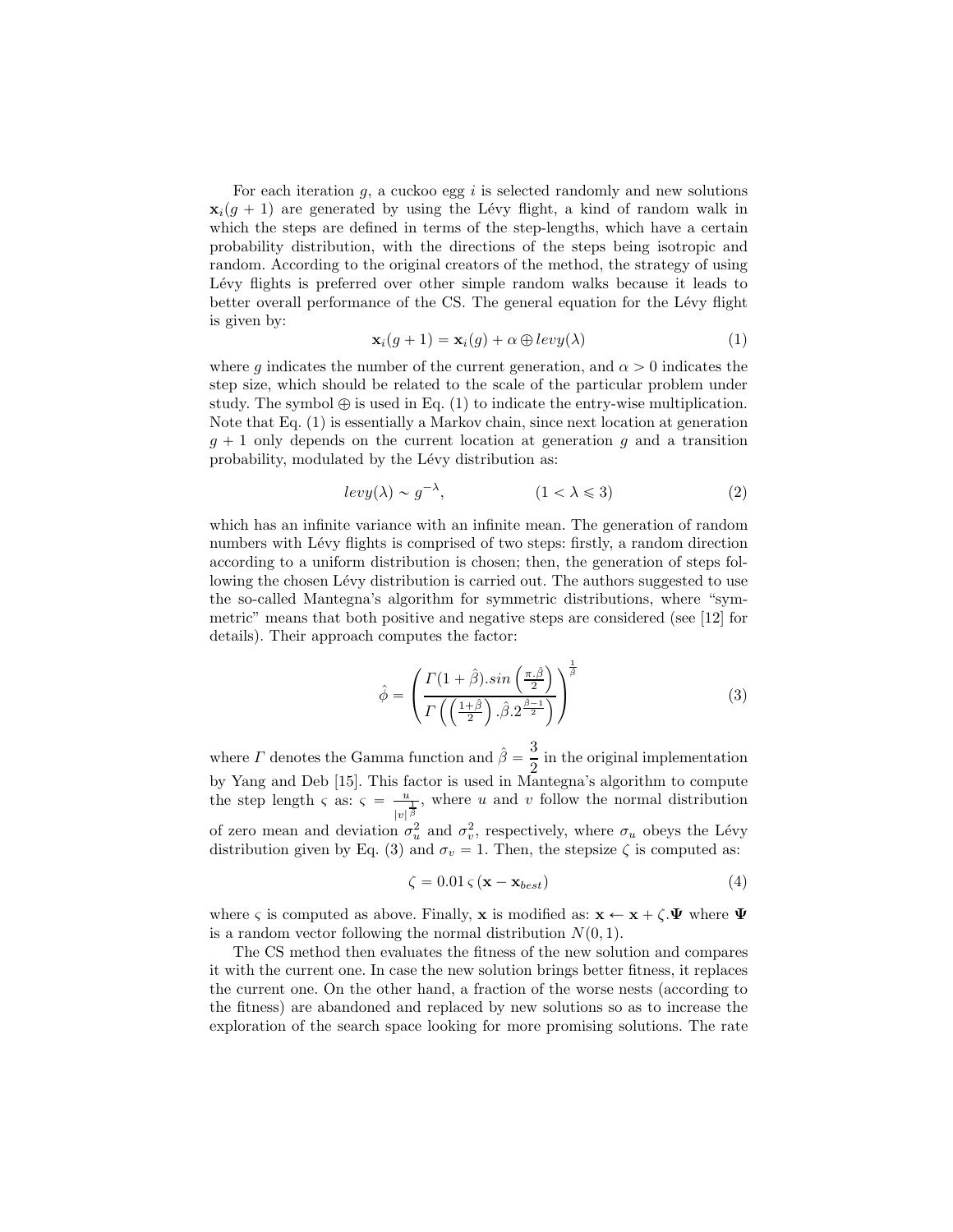of replacement is given by the probability  $p_a$ , a parameter of the model that has to be tuned for better performance. Moreover, for each iteration step, all current solutions are ranked according to their fitness and the best solution reached so far is stored as the vector  $\mathbf{x}_{best}$  (used, for instance, in Eq. (4)). This algorithm is applied in an iterative fashion until a stopping criterion is met.

#### 3 Problem To Be Solved

We assume that the reader is familiar with the free-form parametric curves [8, 9]. Mathematically, a free-form rational Bézier curve  $\Phi(\tau)$  of degree  $\eta$  is defined as:

$$
\Phi(\tau) = \frac{\sum_{j=0}^{\eta} \omega_j \Lambda_j \phi_j^{\eta}(\tau)}{\sum_{j=0}^{\eta} \omega_j \phi_j^{\eta}(\tau)}
$$
(5)

where  $\Lambda_j$  are vector coefficients called the poles,  $\omega_j$  are their scalar weights,  $\phi_j^{\eta}(\tau)$  are the *Bernstein polynomials of index j and degree n*, given by:

$$
\phi_j^{\eta}(\tau) = \binom{\eta}{j} \tau^j (1-\tau)^{\eta-j}
$$

and  $\tau$  is the *curve parameter*, defined on the finite interval [0, 1]. By convention,  $0! = 1$ . Note that in this paper vectors are denoted in bold.

Suppose now that we are given a set of data points  $\{\Delta_i\}_{i=1,\dots,\kappa}$  in  $\mathbb{R}^{\nu}$  (usually  $\nu = 2$  or  $\nu = 3$ ). Our goal is to obtain the rational Bézier curve  $\Phi(\tau)$  performing discrete approximation of the data points  $\{\Delta_i\}_i$ . To do so, we have to compute all parameters (i.e. poles  $\Lambda_j$ , weights  $\omega_j$ , and parameters  $\tau_i$  associated with data points  $\Delta_i$ , for  $i = 1, \ldots, \kappa, j = 0, \ldots, \eta$  of the approximating curve  $\Phi(\tau)$ by minimizing the least-squares error,  $\gamma$ , defined as the sum of squares of the residuals:  $2<sub>7</sub>$ 

$$
\Upsilon = \underset{\begin{subarray}{c}\{\alpha_j\}_{j}\\\{\alpha_j\}_{j}\\\{\omega_j\}_{j}\end{subarray}}{\text{minimize}} \left[ \sum_{i=1}^{\kappa} \left( \Delta_i - \frac{\sum_{j=0}^{n} \omega_j \Lambda_j \phi_j^{\eta}(\tau_i)}{\sum_{j=0}^{n} \omega_j \phi_j^{\eta}(\tau_i)} \right)^2 \right]. \tag{6}
$$

Now, taking:

$$
\varphi_j^{\eta}(\tau) = \frac{\omega_j \phi_j^{\eta}(\tau)}{\sum_{k=0}^{\eta} \omega_k \phi_k^{\eta}(\tau)}
$$
\n(7)

Eq. (6) becomes:

$$
\Upsilon = \underset{\substack{\{\tau_i\}_{i}\\\{\Delta_j\}_{j}\\\{\omega_j\}_{j}}} {\text{minimize}} \left[ \sum_{i=1}^{\kappa} \left( \Delta_i - \sum_{j=0}^{\eta} \Lambda_j \varphi_j^{\eta}(\tau) \right)^2 \right], \tag{8}
$$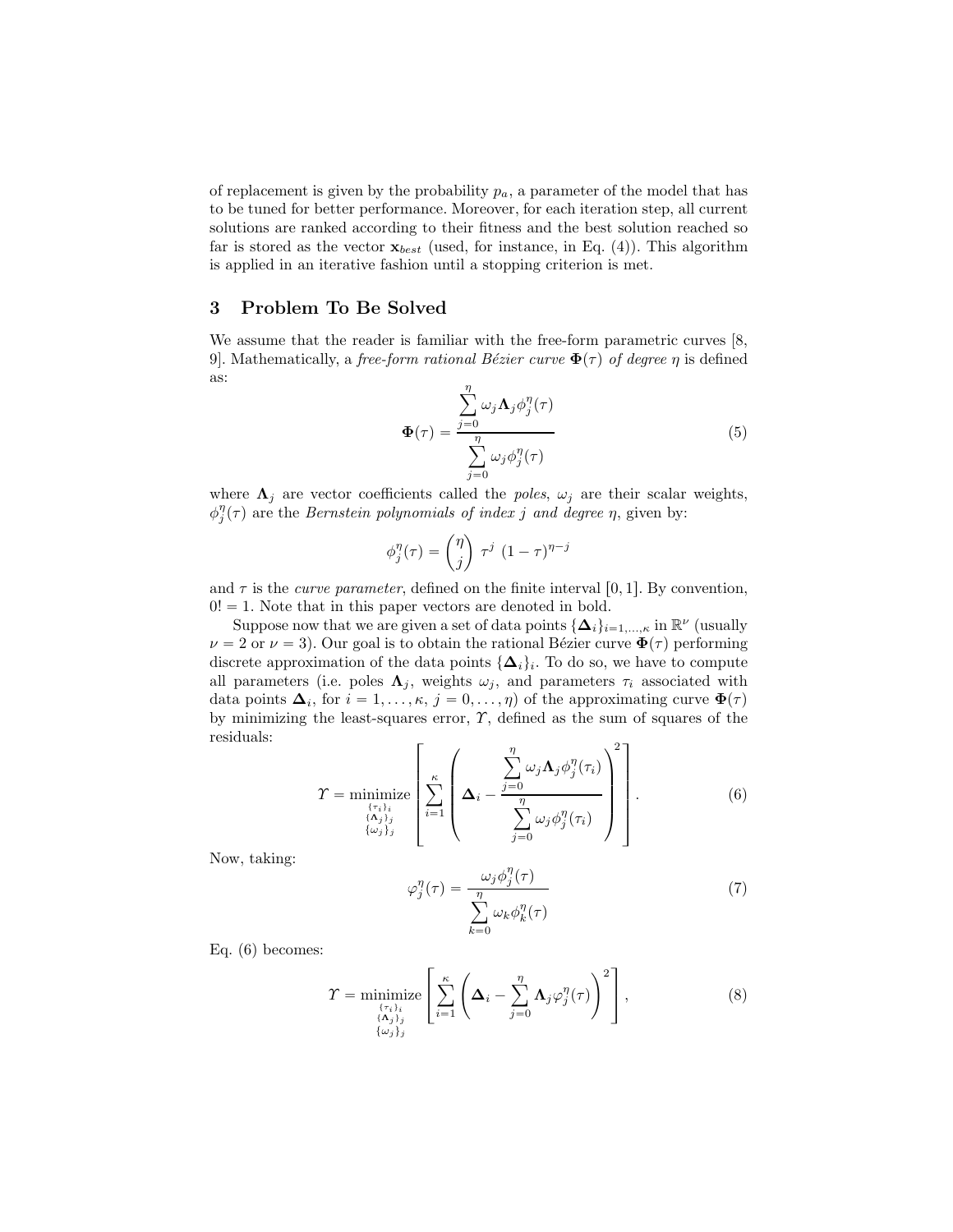

Fig. 1. Original medical images and their corresponding selected border feature points.

which can be rewritten in matrix form as:  $\mathbf{\Omega}.\mathbf{\Lambda} = \mathbf{\Xi}$ , where:  $\mathbf{\Omega} = [\Omega_{i,j}]$ 

$$
\left[\left(\sum_{k=1}^\kappa\varphi_i^\eta(\tau_k)\varphi_j^\eta(\tau_k)\right)_{i,j}\right],\Xi=\left[\varXi_j\right]=\left[\left(\sum_{k=1}^\kappa\boldsymbol{\Delta}_k\varphi_j^\eta(\tau_k)\right)_j\right],\boldsymbol{\Lambda}=(\boldsymbol{\Lambda}_0,\ldots,\boldsymbol{\Lambda}_\eta)^T,
$$

for  $i, j = 0, \ldots, \eta$ , and  $(.)^T$  means the transposition of a vector or a matrix. In general,  $\kappa \gg \eta$  meaning that the system of equations  $\Omega.\Lambda = \Xi$  is overdetermined. If values are assigned to the  $\tau_i$ , our problem can be solved as a classical linear least-squares minimization, with the coefficients  $\{\mathbf{\Lambda}_i\}_{i=0,\dots,n}$  as unknowns. This problem can readily be solved by standard numerical techniques. On the contrary, if the values of  $\tau_i$  are treated as unknowns, the problem becomes much more difficult. Indeed, since the polynomial blending functions  $\phi_j^{\eta}(\tau)$  are nonlinear in  $\tau$  and so are the rational blending functions  $\varphi_j^{\eta}(\tau)$ , the least-squares minimization of the errors is a nonlinear continuous optimization problem. Note also that in many practical cases the number of data points can be extremely large, meaning that we have to deal with a large number of unknowns. It is also a multimodal problem, since there might be arguably more than one set of parameter values leading to the optimal solution.

In conclusion, the complex interplay among all sets of unknowns (data parameters, poles, and weights) leads to a very difficult over-determined, multimodal, multivariate, continuous, nonlinear optimization problem. In this work, we are interested to solve this general problem. Instead of making assumption about the values of some free parameters, we include all of them in our computations.

### 4 The Cuckoo Search Method

Our approach is based on the application of the cuckoo search method with Lévy flights described in Section 2 to our initial input, i.e., the set of feature points  $\{\Delta_i\}_{i=1,\ldots,\kappa}$ . We consider an initial parameterization and set of weights,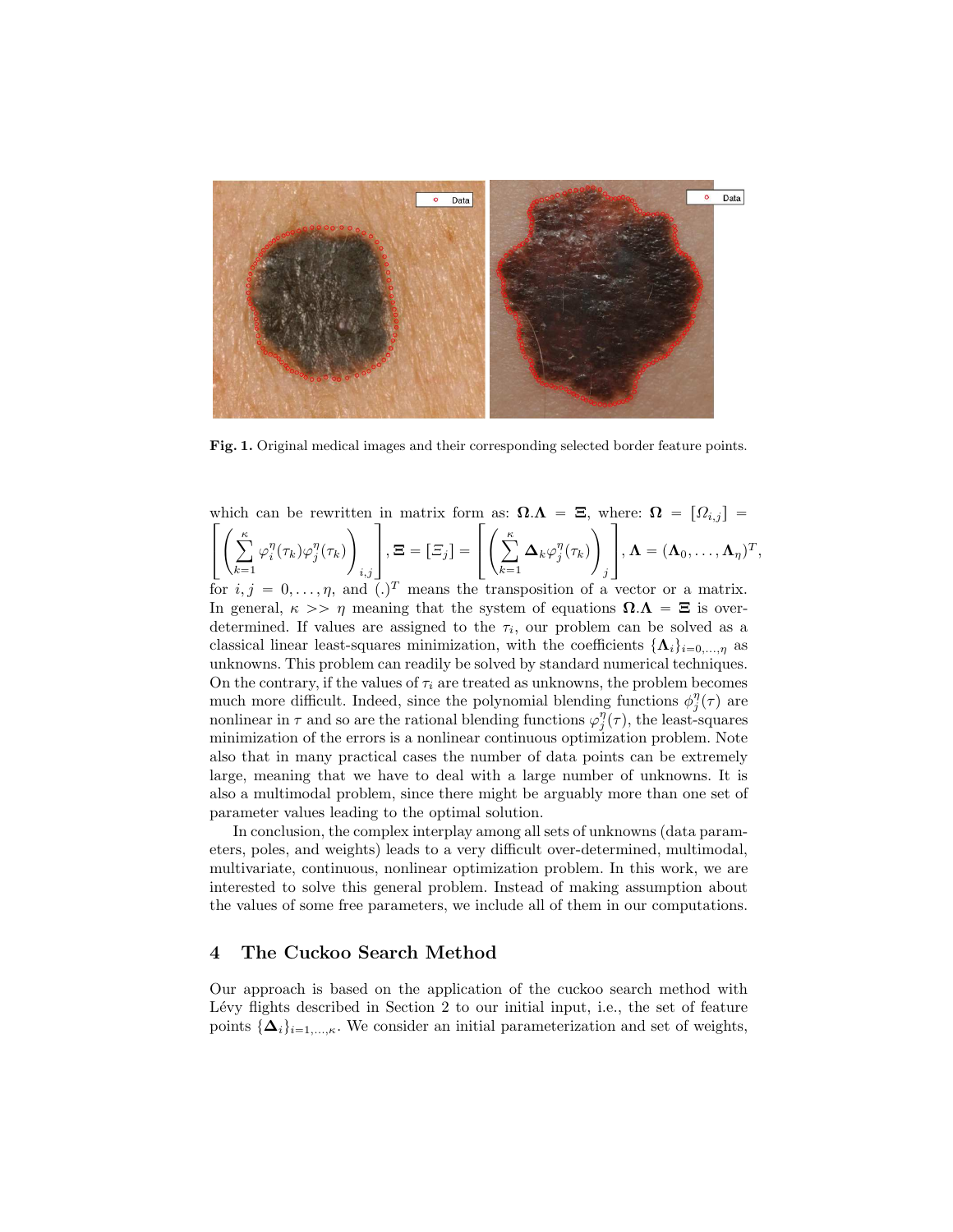

Fig. 2. Graphical results for the first example: image and rational border curve: (left) without and (right) with the feature points.

assumed to be random in their respective domains, and apply the cuckoo search on a collection of individuals consisting of the vector  $S^g = {\mathcal{P}^g, \mathcal{W}^g}$ , where  $\mathcal{P}^g = \{\tau_1^g, \ldots, \tau_\kappa^g\}, \ \mathcal{W}^g = \{\omega_0^g, \ldots, \omega_\eta^g\},\$  and the superscript g denotes the generation index. The procedure computes the final values of data parameters and weights. Then, inserting them into Eq. (7), we apply least-squares minimization to compute the values of  $\{\mathbf\Lambda_i\}_{i=0,\dots,\eta}$  according to Eq. (8).

As it is very well-known, the parameter tuning of metaheuristic methods is largely a problem-dependent issue [4]. Fortunately, the cuckoo search is specially advantageous in this regard. In clear contrast to other metaheuristics that typically depend on several parameters, cuckoo search depends on only two parameters (the population size, n and the probability  $p_a$ ) so the parameter tuning becomes a much simpler task. In this paper they are set to  $n = 100$  and  $p_a = 0.25$ , as these values have already been used in previous papers with good results [5]. Regarding our stopping criterion, the method was executed for  $n_{iter}$  iterations, with  $n_{iter}$  set to 50,000 generations in our examples.

#### 5 Experimental Results

Our method has been applied to two medical images of skin cancer obtained from the digital image archive of the Medical Center, University of Groningen (The Netherlands). They are shown in Figure 1. The figure shows the original images with a collection of superimposed feature points identified by a trained dermatologist as belonging to the boundary of the skin lesion. Our results for both examples are shown in Figs. 2 and 3, respectively. The figures show the original medical image and the best reconstructed rational border curve without (left) and with (right) the feature points. From the figures we can see that the method obtains a very good fitting of the data points for both examples. The corresponding convergence diagrams for both examples are shown in Fig. 4.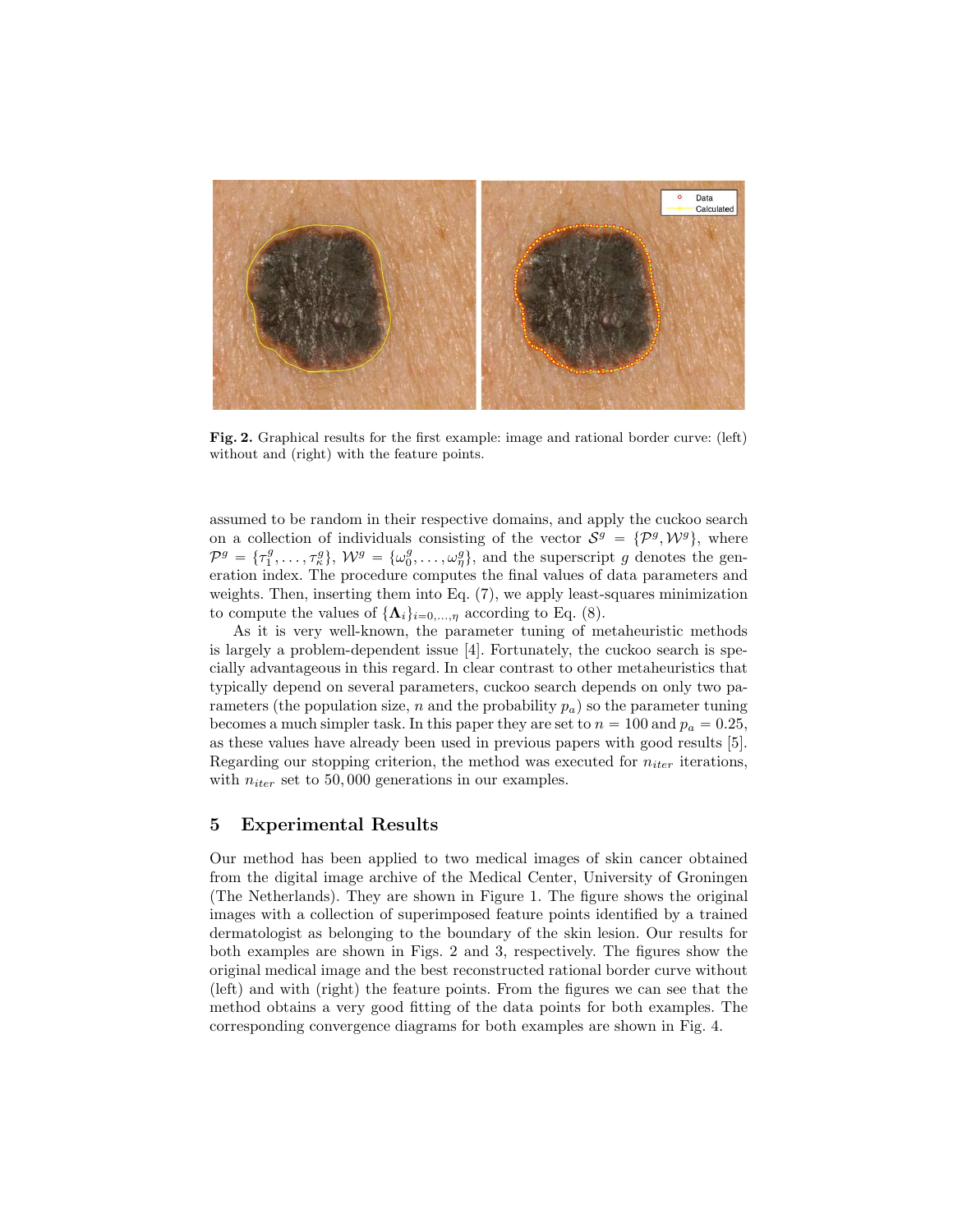

Fig. 3. Graphical results for the second example: image and rational border curve: (left) without and (right) with the feature points.



Fig. 4. Convergence diagram for the first (left) and the second example (right).

# 6 Conclusions and Future Work

In this paper we focus on the problem of border reconstruction for medical images with rational curves. Given a collection of feature points assumed to lie on the boundary of a certain region of interest, the goal is to determine the rational curve that best fits these data points in the least-squares sense. Although this problem has already been addressed in the literature for the polynomial case, it was still unsolved for rational curves, which are more general and flexible but also more challenging, as they include some extra degrees of freedom (the weights) that have also to be computed. The method presented in this paper is based on the cuckoo search algorithm. It has been applied to two examples